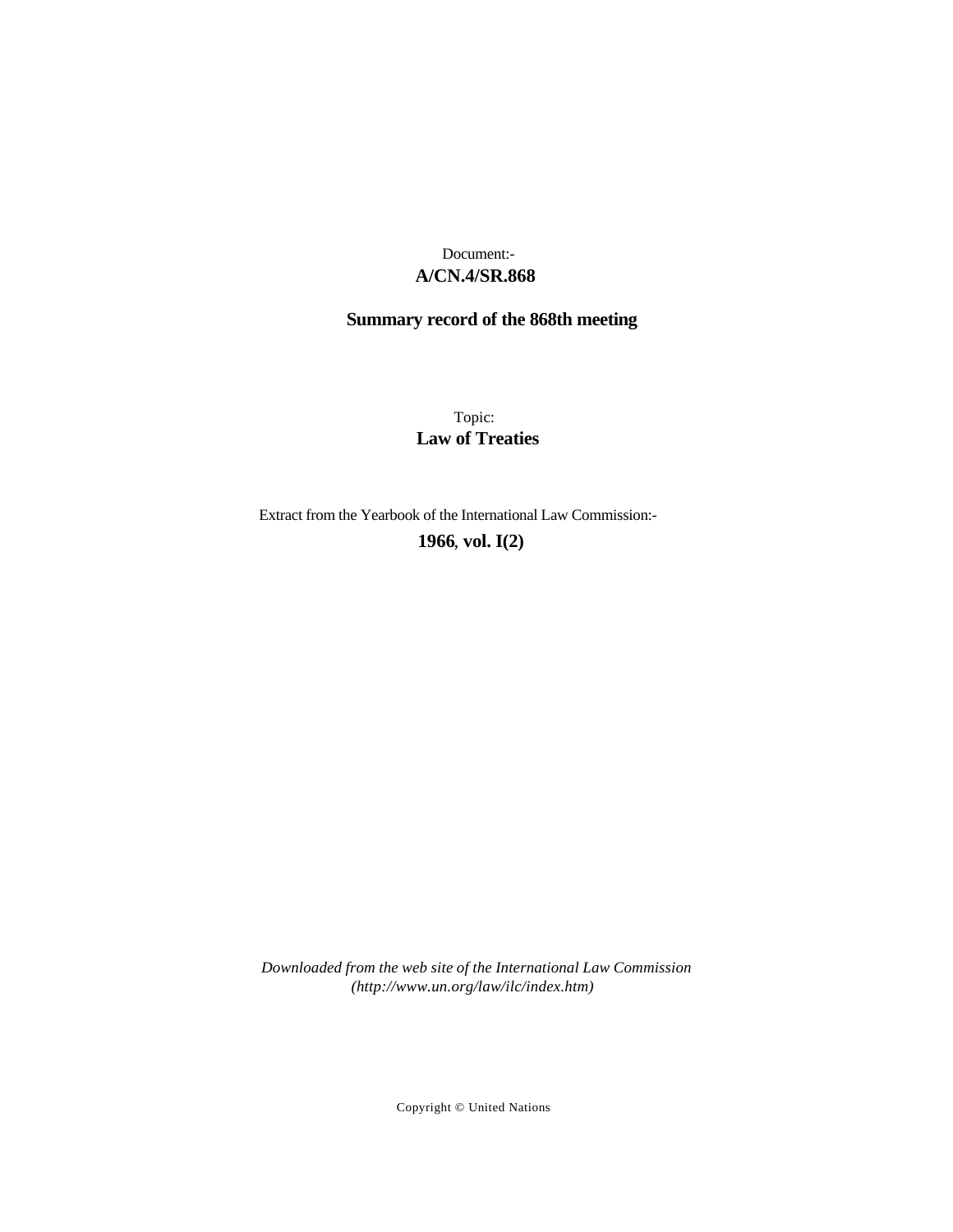submission to the Commission, the text of a possible general article to deal separately with the problem of a treaty imposed on an aggressor State. That text would be submitted to the Commission shortly.<sup>7</sup>

28. The CHAIRMAN put to the vote the Drafting Committee's text for article 59.

*Article 59 was adopted by 13 votes to none.*

The meeting rose at 11.45 a.m.

7 See 869th meeting, para. 3.

#### **868th MEETING**

#### *Monday, 13 June 1966, at 3 p.m.*

#### *Chairman:* Mr Mustafa Kamil YASSEEN

Present: Mr. Ago, Mr. Amado, Mr. Bartoš, Mr. Briggs, Mr. Castrén, Mr. El-Erian, Mr. Jiménez de Arechaga, Mr. de Luna, Mr. Paredes, Mr. Pessou, Mr. Reuter, Mr. Rosenne, Mr. Tabibi. Mr. Tsuruoka, Mr. Tunkin, Mr. Verdross, Sir Humphrey Waldock.

#### **Law** of **Treaties**

**(A/CN.4/186 and Addenda; A/CN.4/L.107, L.115)**

#### *(continued)*

#### [Item 1 of the agenda]

DRAFT ARTICLES PROPOSED BY THE DRAFTING COMMITTEE

#### *(continued)*

1. The CHAIRMAN invited the Commission to consider the text of articles submitted by the Drafting Committee.

ARTICLE 60 (Treaties providing for rights for third States) [32]*<sup>1</sup>*

2. Mr. BRIGGS, Chairman of the Drafting Committee, said that the Drafting Committee proposed a new text for article 60 reading:

" 1. A right arises for a State from a provision of a treaty to which it is not a party if the parties intend the provision to accord that right either to the State in question, or to a group of States to which it belongs, or to all States, and the State assents thereto. Unless after becoming aware of the provision it indicates the contrary, its assent shall be presumed.

" 2. A State exercising a right in accordance with paragraph 1 shall comply with the conditions for its exercise provided for in the treaty or established in conformity with the treaty. "

3. The first sentence in paragraph 1 more or less followed the 1964 text (A/CN.4/L.107) except for some

changes of punctuation in the interests of clarity. The second sentence was new and replaced the former sub-paragraph  $(b)$  that dealt with express or implied assent; it had been revised by the Drafting Committee in the light of Mr. Ago's suggestion at the 855th meeting.<sup>2</sup> No change was proposed in paragraph 2.

4. Sir Humphrey WALDOCK, Special Rapporteur, said that Mr. Ago's suggestion had been designed to bridge the division of opinion in the Commission and had been welcomed by some members.

5. The CHAIRMAN, speaking as a member of the Commission, said that he was not entirely satisfied with the second sentence of paragraph 1, whereby a third State was obliged to take immediate action as soon as it had become aware of the provision under which it was offered a right; no allowance was made for a reasonable interval. An obligation of that kind should not be imposed on third States and the sentence should therefore be recast.

6. Mr. PAREDES said that he agreed with Mr. Yasseen. The sentence should be drafted in the contrary sense. If a State which had been offered a right remained silent on the subject of that right, it should be assumed that it did not accept the right. At all events, a reasonable interval should be allowed for it to say whether it accepted or rejected it. He did not see how a right could be imposed on a State without its full knowledge and consent. It seemed to him essential that there should be an explicit statement regarding the right by the State to which it was offered, before the right could be regarded as having been acquired by that State and incorporated in its law.

7. Mr. JIMENEZ de ARECHAGA said that the second sentence in paragraph 1 was an improvement on the 1964 text and would not entail the dangers which the Chairman apprehended. It had been framed in the form of a presumption, and it would always be open to the third State not to exercise the right conferred upon it or expressly to refuse to accept it; *it* would in fact protect the position of a third State in cases when it might not wish to manifest its will in a formal way. The text could surely not be interpreted as imposing a right.

8. Mr. BARTOS said that he took the same view as Mr. Yasseen and Mr. Paredes. The new wording was an improvement on the old, but the second sentence of paragraph 1 was unsound, since it provided that, as soon as a State had become aware of the provision offering it a right, it was assumed that it had formally assented to it.

9. What in fact was the process by which a State became aware of a provision in a treaty and expressed its assent? In the ordinary course of events, those operations were performed by diplomatic agents of that State who might or might not be qualified to express the formal consent of the State to accept, not merely a right but an obligation arising under it. It was therefore very difficult to argue that, as soon as a State had knowledge of a communication indicating to it that there was a treaty under which it had acquired a right, it was presumed to have given its assent to accepting that

<sup>&</sup>lt;sup>1</sup> For earlier discussion, see 854th meeting, paras. 24-103, and 855th meeting, paras. 1-30.

<sup>&</sup>lt;sup>2</sup> Para. 20.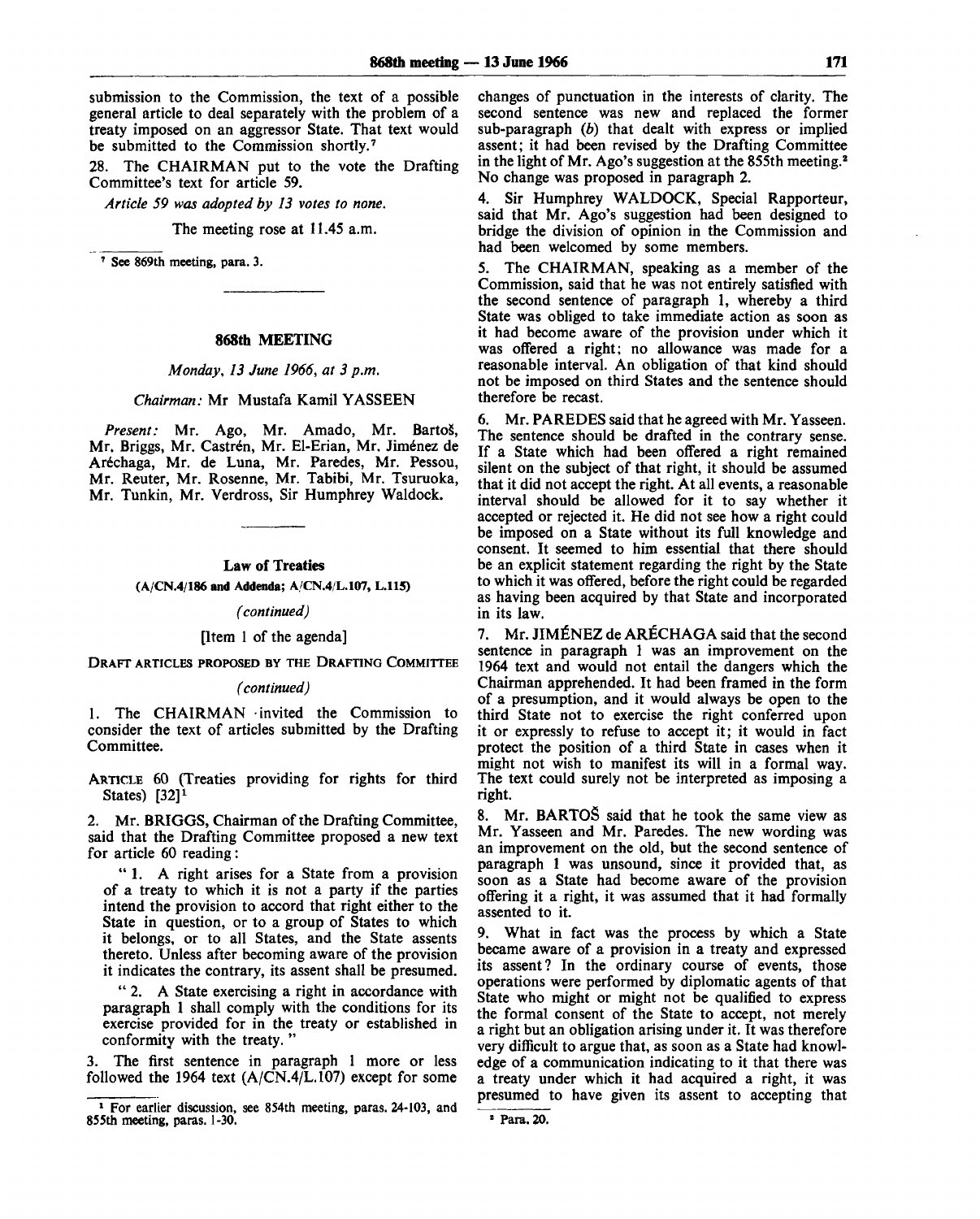right. What did the presumption mean? Did it imply that the onus of proving the contrary rested with the State with regard to which the presumption was made ? Could a State be obliged to reverse a presumption without saying that it had accepted the provision of a treaty concluded between other States under which a right had been created to its own advantage?

10. It was doubtful whether the wording succeeded in safeguarding the principle that the position of a State could not be changed without its consent. The intention had been to strengthen that principle by means of the presumption, but by stating categorically that the assent should be presumed, the article violated the principle whereby no one could be obliged to express his view at the request of another person. It seemed to him that the State for which it had been intended to create the right was placed in an unfavourable situation and he would therefore hesitate to vote for the second sentence of paragraph 1.

11. Mr. TABIBI said he endorsed the Chairman's views; the second sentence must be redrafted so as to state in clear language that the third State was entitled to accept or reject a right conferred upon it.

12. Sir Humphrey WALDOCK, Special Rapporteur, said that one of the difficulties of drafting the provision had been the objections that had been raised in the Commission to the various ways of expressing the idea of " a reasonable time ". On the point of principle, there seemed to be general agreement.

13. The text of the second sentence in paragraph 1 must be interpreted in good faith as meaning that the third State should be allowed a reasonable interval to take its decision. It was difficult to understand why the text should be misconstrued as imposing a right upon the third State when in fact its effect would be to protect the interests of that State. Paragraph 1 must be read as a whole and it must be remembered that the article was concerned with rights, not with obligations. The rule set out in the first sentence was fairly strict and, if interpreted in the manner in which the second sentence had been interpreted by the Chairman and others who had supported his view, could be taken to mean that, unless the third State had clearly given its assent to the conferment of the right, the right would be lost.

14. The important thing to ensure was that the third State had become aware of the existence of the right, and that was particularly vital in the case of treaties providing general rights in favour of third States.

15. Mr. REUTER said he thought that the difficulty arose, not from the time factor but from the idea of tacit consent. It was perhaps going too far to speak of a presumption; something more flexible was necessary. If the Commission could agree on the idea of tacit consent, all that was needed was to use the expression " expressly or impliedly ". On the other hand, if the Commission was against tacit consent, it should say so. But in any event, everything that there was to say on that very interesting question had already been said and the Commission should not reopen the discussion but take a vote on specific proposals.

16. Mr. TUNKIN said that the 1964 sub-paragraph *(b)* was sufficiently clear because it contained the phrase " expressly or impliedly assents thereto", and there was no need to abandon it. If the first sentence in the Drafting Committee's text could be reworded to reintroduce that phrase, the new second sentence would then be unnecessary.

17. Mr. AGO said that he felt to some extent responsible for the wording proposed in the second sentence of paragraph 1. Its purpose was to secure the support of those members who were opposed to the very idea of the need for assent.

18. He could not see why all those who had been in favour of assent, whether express or implied, were now finding it necessary to show such concern about the wording. What in fact was the issue ? A third State was offered a right and, in full accord with the theory of consent, was being given an opportunity to refuse it. Why were there so many misgivings at the idea that, once a State had become aware of the offer and so long as it had not expressed any opposition, its assent could be presumed?

19. He had no objection to the reintroduction of the idea of express or implied consent, but it seemed to him that it came to the same thing as the new wording and he could not understand the objections raised against the new draft.

20. Mr. BARTOS said that he could not support Mr. Ago's contentions.

21. In the first place, in the text now before the Commission, the question was not merely one of an acquired right but also of the duties and obligations arising from the exercise of that right.

22. In the second place, the obligations arising under such rights might entail very complicated procedures in the beneficiary State; so much so that there could be times when the State could not make use of a right except under conditions which might jeopardize its sovereignty. In such a case, it would be better for the State not to have the right than to submit to the obligations associated with it.

23. In the third place, the second sentence of paragraph 1 introduced a legal inequality as between the States which had taken part in drawing up the treaty and third States. Those which had drawn up the treaty which created the right for third States were given time to express their views and to ratify it; but it was being suggested that, for those which had not taken part in drawing up the treaty, a mere notification, a diplomatic note regarding the contents of the treaty, would be sufficient to place them in such a position that their assent was to be presumed. If the underlying intention of the article was to make a gift to third States, then it should be remembered that gifts sometimes brought heavy liabilities for small States.

24. If the idea of express or implied consent were introduced, the position would be different, because it would then be a question of an act by which the State manifested its will. As it was, the article created a presumption based on the silence of the third State and not even a prolonged silence at that, no period being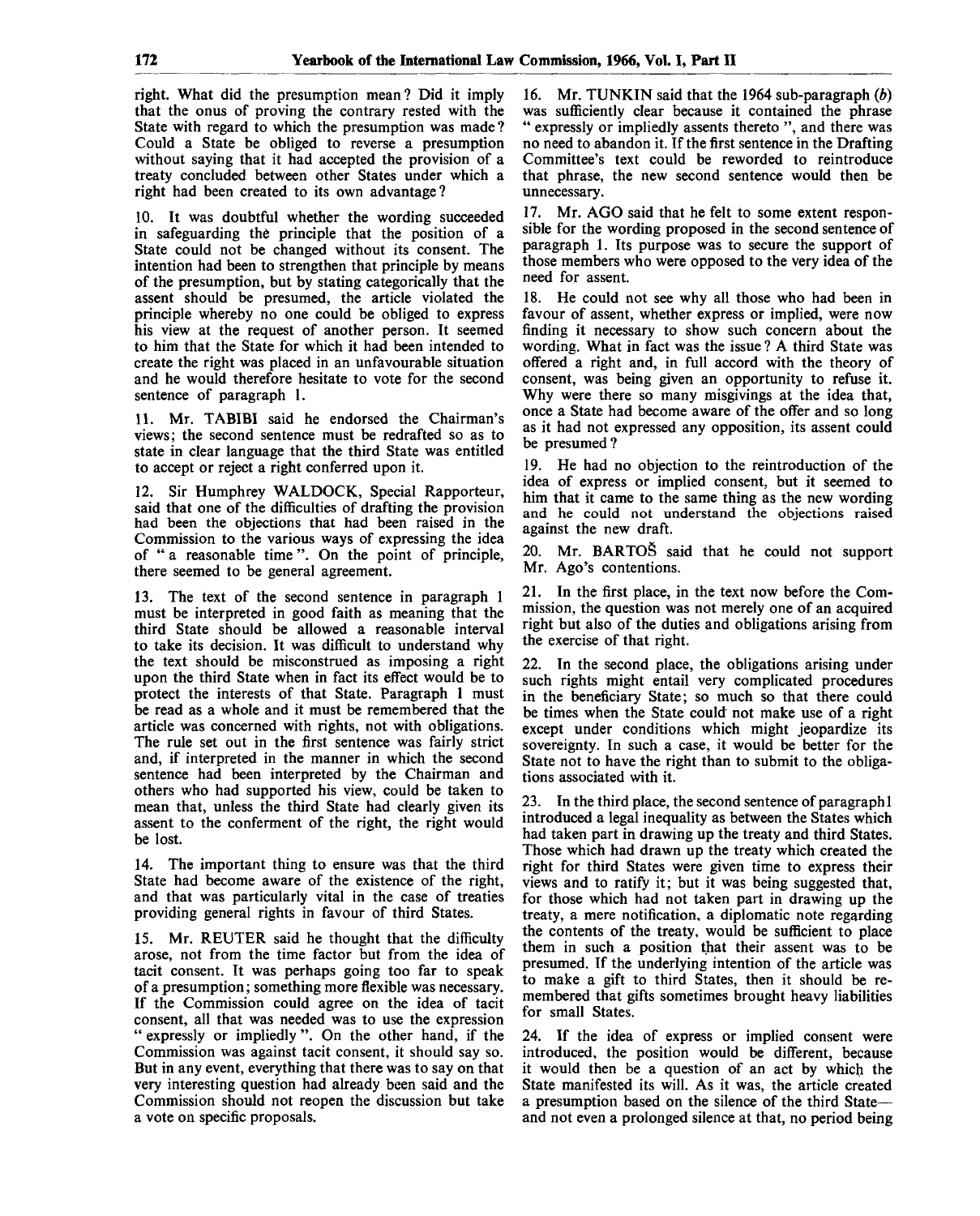specified—that did not correspond to an already existing obligation to come to a decision.

25. Mr. JIMENEZ de ARECHAGA said that the 1964 text had been regarded as unsatisfactory both by several governments and by some members of the Commission, including the Special Rapporteur himself, because the condition in sub-paragraph *(b)* could be interpreted as meaning that some kind of formal assent must be given. That would jeopardize the rights of third States, particularly in respect of treaties establishing an objective régime on such matters as navigation. Mr. Ago's suggestion at the 855th meeting had been prompted by the need to take such practical considerations into account, and it appeared to have won support.

26. Possibly the Drafting Committee's formula for the second sentence of paragraph 1 was not a particularly happy one because it introduced the time factor and the idea that the third State must be aware of the provision conferring the right. A way out of the present difficulty might be found by dropping those two apparently controversial elements and referring the text back to the Drafting Committee to see whether an acceptable wording could be devised on some such lines as " Such assent shall be presumed, unless the third State rejects or refuses to exercise the right".

27. Mr. VERDROSS said his impression was that the new wording, which had been evolved in a spirit of conciliation, was still influenced by the theory of consent. Surely it was not being contended that a State not a member of the United Nations which, under the Charter, had the right to bring a dispute before the Organization, could reject that right by stating that it did not accept it? In his view, that right existed, whether or not a State was a member of the United Nations and it could not be rejected.

28. Sir Humphrey WALDOCK, Special Rapporteur, said that he agreed with much of what had been said by Mr. Verdross but would refrain from reopening the discussion on the fundamental issue.

29. It was, however, important to explain that the drafting of the second sentence in paragraph 1, for which he was largely responsible, represented an honest attempt to take account of the point made by Mr. Bartos during the discussion that the time factor should not be overlooked. But it was not easy to express. In the Drafting Committee he had suggested the phrase " unless after becoming aware of the provision", to satisfy those members who had insisted on the right of the third State to accept or reject the right; obviously unless that State were aware of the existence of the provision in question, it could not be regarded as having impliedly assented. In his opinion the new text safeguarded that right.

30. In cases where onerous obligations were attached to the right, no doubt the provisions of article 59 as well as those of article 60 might apply. If the obligations were merely conditions governing the exercise of the right, then it would be reasonable to make them subject to the condition set out in article 60, paragraph 2.

The Drafting Committee, in the new text it was going to propose for article 61,<sup>3</sup> had sought to bring

out the rather subtle distinction, as far as revocation or amendment was concerned, between obligations and rights. In paragraph 1 of that new text it was going to propose that an obligation that had arisen for a third State could only be revoked or modified with the mutual consent of the parties to the treaty and the third State concerned, but under paragraph 2 of the new text a right that had arisen for a third State could not be revoked or modified by the parties if the intention under the treaty had been to render it irrevocable or not subject to modification without the consent of the third State. That being so, the position of the beneficiary from the point of view of the freedom to accept or reject a conferred right was surely sufficiently covered in article 60. In any case, a beneficiary third State possessed a general right under international law to renounce a right conferred upon it under a treaty régime. He doubted whether any further protection was needed.

32. It was important to bear in mind, when considering treaties creating general rights in favour of third States, that when a third State had for a long time not taken up the right, the contrary inference might be drawn that it had no wish to do so and that, owing to lapse of time, the right was lost. Such an interpretation would be particularly unfortunate in the case of treaties concerned with, for instance, international navigation régimes.

33. Mr. AGO said that the proposal he had made at the 855th meeting was rather different from the Drafting Committee's proposal, since it was worded " *(b)* if the State assents thereto. Its assent shall be presumed in the absence of any indication to the contrary". In other words, the State was given every opportunity to declare its opposition, although no time-limit for it to do so was laid down.

34. It might be possible to revert to that formula. It was perhaps unnecessary to speak of its " becoming aware of the provision ", for obviously the State could not give its assent until it had become aware of the provision.

35. Mr. AMADO said that jurists had always felt misgivings about presumptions. Both sides were right to some extent, but since perfection could never be attained, he personally was prepared to revert to the formula " expressly or impliedly ", which would make it possible to rely on precedents and under which third States would not be obliged to accept a gift which-they did not want.

36. Mr. BARTOŠ said that, at the 855th meeting,<sup>4</sup> he had supported Mr. Ago's proposal in principle, while expressing the hope that the Drafting Committee would give some thought to the question of the time factor and ensure that the presumption was linked with some sort of time-limit which would allow the beneficiary State time for reflection. He was still in favour of Mr. Ago's proposal, subject to the addition he had suggested regarding the time factor.

37. The CHAIRMAN, speaking as a member of the Commission, said that, in his opinion, the Drafting Committee's text was an improvement on the 1964 text. As far as the point under discussion was concerned,

<sup>&</sup>lt;sup>3</sup> See below, para. 53.

<sup>\*</sup> Para. 22.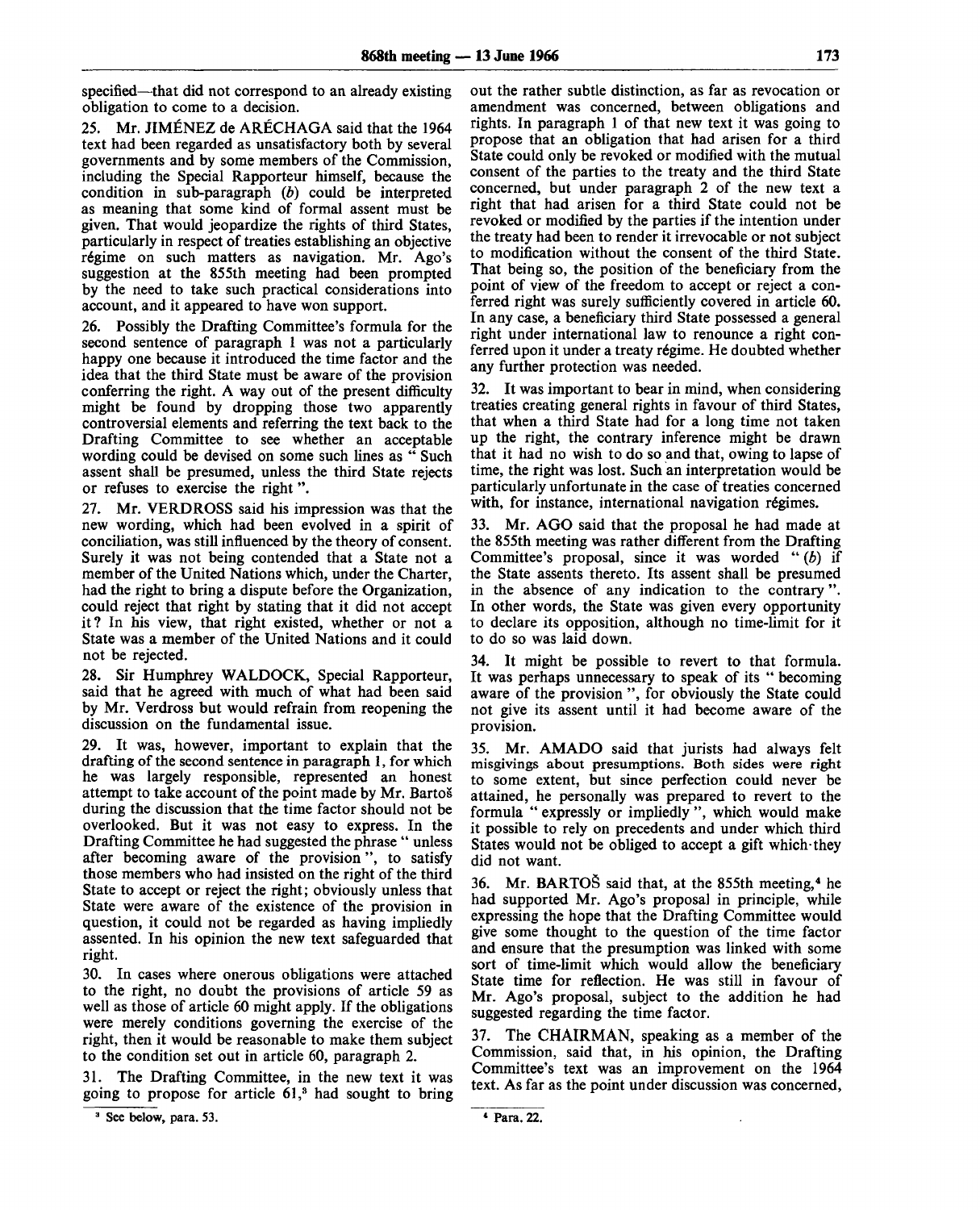there was no difference in nature between rights and obligations, and that was also Mr. Ago's view.

38. It was now proposed that consent should be presumed. The acceptance of a presumption did not conflict with the theory that a State's consent was required in order to permit a right benefiting it to come into existence; but, in formulating a presumption, the first necessity was to build on a basis of reality. To contend that a State was presumed to have accepted a right immediately it had become aware of the provision under which it was offered was, however, a presumption which, in his view, did not have a basis of reality, because it took no account of the time factor and did not allow the State time to reflect.

39. Mr. Ago's proposal was certainly an improvement, but it was impossible to presume that a State had accepted, without giving it enough time to realize what kind of right was being proposed. If members of the Commission objected to the notion of " reasonable time ", they should also object to an arbitrary presumption which did not correspond to reality.

40. Mr. BRIGGS said that if the choice lay between the 1964 text of sub-paragraph *(b)* and a clause stipulating that in certain specified circumstances the assent of the third State should be presumed, he was in favour of the latter, for the reasons given by the Special Rapporteur. Like Mr. Tabibi, he was concerned as to where would lie the onus of proof that a State had become aware of a right conferred upon *it.*

41. Sir Humphrey WALDOCK, Special Rapporteur, said that his personal preference had been for a formula of the kind just suggested by Mr. Ago, which was undoubtedly superior to that used in the 1964 text because it would safeguard the position of the third State, and on a strict interpretation of the first sentence of the Drafting Committee's new text, that position might be jeopardized by reason of a possible inference that could be drawn from failure to indicate assent. 42. Mr. TUNKIN said that the difficulty which had arisen over the Drafting Committee's new text was of no great importance. He would have been prepared to accept a second sentence in paragraph 1 on the lines of the formula proposed by Mr. Ago at the 855th meeting, while still preferring the 1964 version of paragraph 1, but if Mr. Ago's latest formula for the second sentence rallied more support, he would not oppose it.

43. Mr. de LUNA said he agreed with Mr. Verdross. Rights were created, even though the beneficiary State was not placed under an obligation to use them. From that point of view, he was satisfied neither with the 1964 text nor with the new one.

44. In conformity with his position on the origin of the right that was offered, he preferred Mr. Ago's proposal, which was closei to reality. The situation he was thinking of was that where States, without having signified their assent, took some action which, in his view, constituted the use of a right which they were free either to use or not to use, but in the view of others constituted the actual birth of the right.

45. He therefore supported Mr. Ago's proposal as originally formulated, in other words, without any reference to a State " becoming aware " of the provision. 46. Mr. TABIBI said that Mr. Ago's formula was more precise than the Drafting Committee's version, and was consequently acceptable. His main preoccupation had been about rights conferred upon third States which had not taken part in the drawing up of the treaty. Every right must be linked with an obligation and the obligation could be so onerous as to render the right an intolerable burden. A third State must be entitled to indicate whether it accepted or rejected the conferment of a right.

47. The CHAIRMAN, speaking as a member of the Commission, said that, although Mr. Ago's proposal was an improvement on the Drafting Committee's text, the time-factor was still lacking; the assent of the State was presumed immediately it became aware of the provision under which it was offered a right. Thus some time elapsed during which the State was presumed to have assented even though it had not had time to reflect.

48. The question, however, was not of great importance, more especially as there was the safeguard of good faith which governed the application and interpretation of treaties; he could therefore join the majority of the Commission in accepting Mr. Ago's text.

49. Mr. BARTOS said that he too could accept Mr. Ago's text, provided it was noted in the summary record that, in his view, the text also embodied the idea that the State was entitled to declare within a reasonable period of time that it did not accept the right " conferred " upon it.

50. Sir Humphrey WALDOCK, Special Rapporteur, said that in English it might be better to render Mr. Ago's text to read: " The assent of the third State shall be presumed so long as it does not indicate the contrary. "

51. Mr. VERDROSS asked for paragraphs 1 and 2 to be put to the vote separately.

52. The CHAIRMAN put the Drafting Committee's text to the vote paragraph by paragraph, with the amendment proposed by Mr. Ago to the second sentence of paragraph 1.

*Paragraph 1, as amended by Mr. Ago, was adopted by 16 votes to none, with 2 abstentions.*

Paragraph 2 of the Drafting Committee's text was *adopted by 17 votes to none, with 1 abstention.*

*Article 60, as a whole, as amended, was adopted by 16 votes to none, with 2 abstentions.*

ARTICLE 61 (Revocation or modification of obligations or rights of third States)  $[33]$ <sup>5</sup>

53. The CHAIRMAN invited the Commission to consider the new title and text for article 61 proposed by the Drafting Committee, which read:

" *Revocation or modification of obligations or rights of third States* "

" 1. When an obligation has arisen for a third State, the obligation may be revoked or modified

<sup>&</sup>lt;sup>5</sup> For earlier discussion, see 855th meeting, paras. 31-83, and 856th meeting, paras. 1-59.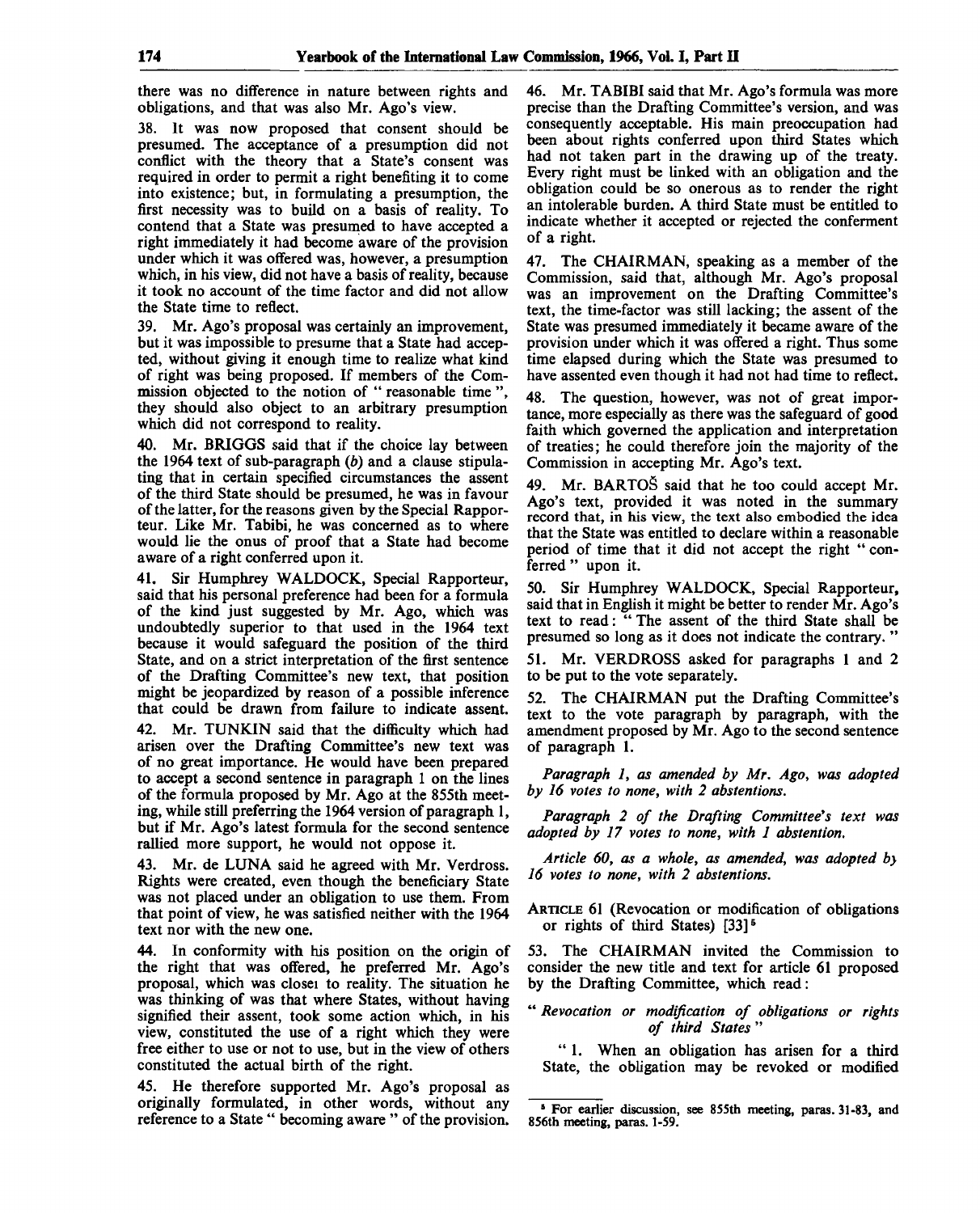only with the mutual consent of the parties to the treaty and of the third State, unless it is established that they had otherwise agreed.

" 2. When a right has arisen for a third State, the right may not be revoked or modified by the parties if it is established that the right was intended not to be revocable or subject to modification without the consent of the third State. "

54. Mr. BRIGGS, Chairman of the Drafting Committee, said that the words " of provisions regarding " had been dropped from the title of the article. No distinction had been drawn in the 1964 text between obligations and rights, but that had now been done, so that paragraph 1 dealt with obligations and paragraph 2 with rights. The words " to which it is not a party" had been dropped because of the definition provisionally approved by the Commission of a " third State ".<sup>6</sup>

55. In the course of the discussion on article 60,<sup>7</sup> the Special Rapporteur had already explained the reasons for the changes introduced by the Drafting Committee in paragraphs 1 and 2 regarding the requirements that had to be met for a revocation or modification of obligations on the one side and of rights on the other.

56. Sir Humphrey WALDOCK, Special Rapporteur, said that members would appreciate the important change of emphasis now being proposed in article 61. In the 1964 text (A/CN.4/L.107) and in the revision he had proposed in his sixth report (A/CN.4/186/Add.2), the problem of revoking or modifying an obligation for a third State had been handled from the point of view of the parties to the original treaty, but in reality attempts to modify an obligation were more likely to come from a third party rather than the parties themselves. Accordingly it seemed proper to stipulate that the obligation could only be revoked or modified by the mutual consent of the two sides.

57. That argument did not hold for the revocation or modification of rights, because the beneficiary third State was not compelled to exercise the right; it could even go further and categorically renounce it.

58. Mr. AGO said that there was one point which might seem self-evident but which he desired to emphasize; perhaps it would be sufficient to mention it in the commentary. It was clear that, in the same way as a right, an obligation which had come into existence for a third State could not be modified except with the consent of all the parties, on condition that the provision of the treaty containing the offer was valid and remained so. It might happen, however, that the treaty in which the right was offered ceased to exist as a result of a fundamental change of circumstances or of the emergence of a new rule of *jus cogens;* obviously in such a case the obligation imposed on the third State could not survive the disappearance of the treaty.

59. Mr. JIMENEZ de ARECHAGA said he agreed with Mr. Ago's suggestion with regard to the obligations of the parties, which were the counterpart of the rights of the third State. Such obligations could be

terminated by the normal grounds of termination laid down in the draft articles. The explanation to be inserted in the commentary should also indicate that the procedures established for the termination of treaties were also applicable in that case.

60. The text of article 51 as it now stood was fairly strict and had been drafted in such a manner as only to take account of the position of the parties: it did not cover the possibility of a party to the original treaty putting forward vis-a-vis a third State a claim to terminate an obligation, but provided only for claims between the parties themselves. He had in mind the example that could be drawn from the *Free Zones* case,<sup>8</sup> when France had claimed vis-à-vis Switzerland that the French obligation to maintain the Free Zones was terminated because of a change of circumstances.

61. Mr. BARTOS said that he shared Mr. Ago's concern. In such a situation, there could be no question of the kind of modification for which article 61 provided, but only of a modification *ipso jure,* as a result of a change in international public order. It would be sufficient to mention that idea in the commentary and thus to indicate that the Commission was aware of the situation.

62. States which had concluded a treaty had not only the right but the duty to ensure that it ceased to be in force as soon as it was in conflict *with jus cogens.* In his opinion, such a situation was the consequence of the introduction of a new law of *jus cogens;* it was not an act introducing a right or a modification.

63. Mr. de LUNA said that he had no objection to the inclusion in the commentary of the passage proposed by Mr. Ago. It should, however, be made clear that there was a second, or collateral, agreement between the third State and the parties to the main treaty, a collateral agreement that was governed by all the rules applicable to treaties; that proposition was the only one consistent with the sovereignty of States.

64. The CHAIRMAN, speaking as a member of the Commission, proposed that the words " under article 59 " be inserted in paragraph 1 after the words " When an obligation has arisen for a third State " and the words " under article 60" be inserted in paragraph 2 after the words " When a right has arisen for a third State ". Those additions would make the text clearer.

65. Mr. BRIGGS, Chairman of the Drafting Committee, said that the reference to articles 59 and 60 had been included in the 1964 text, but had been dropped by the Drafting Committee as unnecessary. As a member of the Commission, however, he now felt that the idea would be more clearly expressed if the reference were reintroduced.

66. Sir Humphrey WALDOCK, Special Rapporteur, said that the main difficulty was a reluctance to use the French expression " *en vertu de* ". Perhaps the difficulty could be overcome by using the words " in conformity with article 59 "—in French " *conformement a Varticle 59 "*—after " arisen " in paragraph 1 and '\* in conformity with article 60" after "arisen" in paragraph 2.

<sup>•</sup> See 867th meeting, para. 14.

<sup>&</sup>lt;sup>7</sup> See above, para. 31.

<sup>8</sup>  *P.C.I.J.* (1932), Series A/B, No. 46.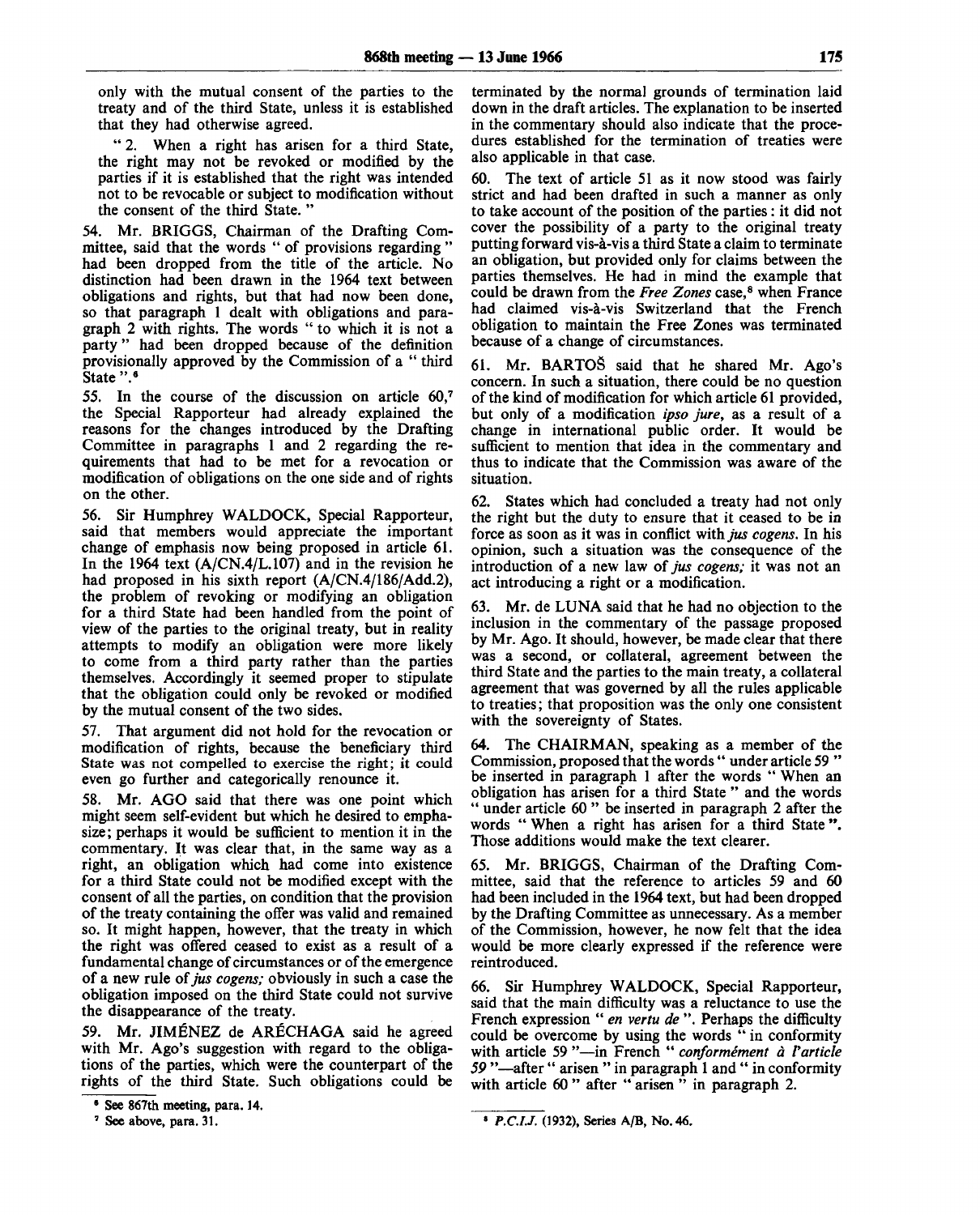67. Mr. ROSENNE said he was not in favour of introducing those references to articles 59 and 60. The whole group of articles 58 to 62 would now constitute a separate section, so that paragraphs 1 and 2 of article 61 would be quite clear without the additional words.

68. Mr. TUNK1N said he supported the Special Rapporteur's proposal, which would help to prevent any misinterpretation of article 61.

69. Mr. AGO said that the expression " *en vertu de* " was clearly wrong. He had no objection to " *conformement à* " but it might be dangerous, especially in paragraph 2, since it would give the impression that the right arose from article 60. The majority of members considered that the right arose, as a result of the consent of the third State, from an agreement between the parties to the treaty and the third State; care should be taken not to introduce a contrary theory in article 61.

70. The CHAIRMAN, speaking as a member of the Commission, said he was still convinced that something more was needed to make it clear that the obligation or the right arose from the processes described in articles 59 and 60 and not from some other source, such as custom or a general principle of international law.

71. Mr. BARTOS said that, while the point at issue might be of minor importance, the insertion of a reference to articles 59 and 60, though not absolutely necessary, would nevertheless be of value, since it would show that article 61 referred solely to rights and obligations arising in the conditions described in the two previous articles. Third states might have other rights and obligations arising, for instance, from general international law.

To avoid the drafting difficulty, it would perhaps be sufficient to insert a reference in brackets such as " (article 59) " in paragraph 1 and " (article 60) " in paragraph 2, and he accordingly proposed that that should be done.

73. Mr. PAREDES said that he could accept paragraph 1 after the explanations which had been given, but would have to vote against paragraph 2. He could not accept the proposition that a right established in favour of a third State could subsequently be modified by the parties. The consent of the third State should be required for the termination or modification of the right, since the third State could well have taken steps, or even performed concomitant obligations, to exercise the right.

74. Mr. REUTER suggested that the wording "in the circumstances envisaged in article ... " might meet the difficulty mentioned by the Chairman and Mr. Barto§.

75. He had abstained on article 60 and he would also abstain on articles 61 and 62, because it seemed to him that there should be some logic in the matter. If the Commission, in the name of State sovereignty, was opposed to the idea that a right for a State could arise from a treaty to which it was not a party, there was no reason why it should suddenly change its attitude and say that a right or obligation for a third State might very well arise by other processes. The discussion seemed to be dominated by an idea that rules could be imposed on a State without its consent, as a result, for instance, of general multilateral treaties or by virtue of *jus cogens* rules.

76. Mr. CASTREN suggested that the difficulty could be overcome by adopting the solution proposed by Mr. Rosenne in the Drafting Committee, which was to eliminate article 61 by incorporating its paragraph 1 in article 59 and its paragraph 2 in article 60.

77. Sir Humphrey WALDOCK, Special Rapporteur, said that the Drafting Committee had already considered that possibility. Personally, he considered that the best solution was to introduce in the first line, after the words " third State, " the words " in conformity with article 59" in paragraph 1 and " in conformity with article 60 " in paragraph 2; in French," *conformement a Varticle 59* ", and " *conformement a Varticle 60* ".

78. Mr. VERDROSS asked for a separate vote to be taken on each paragraph.

79. The CHAIRMAN said that the two paragraphs as amended by the addition of the words just suggested by the Special Rapporteur, would be voted upon separately.

*Paragraph 1, as thus amended, was adopted by 16 votes to none, with 2 abstentions.*

*Paragraph 2, as thus amended, was adopted by 15 votes to 1, with 2 abstentions.*

*Article 61, as a whole, as thus amended, was adopted by 15 votes to none, with 3 abstentions.*

ARTICLE 62 (Rules in a treaty becoming binding through international custom)  $[34]$ <sup>9</sup>

80. Mr. BRIGGS, Chairman of the Drafting Committee, said that the Drafting Committee proposed the following title and text for article 62:

" *Rules in a treaty becoming binding through international custom* "

" Nothing in the present articles precludes a rule set forth in a treaty from becoming binding upon a third State as a customary rule of international law."

81. There were a number of drafting changes from the text that the Commission had unanimously approved in 1964 (A/CN.4/L. 107). The words "articles 58 to 60" had been replaced by the words " the present articles ", the plural noun " rules " had been replaced by the singular noun " rule ", the expression " States not parties to that treaty " had been replaced by the expression " a third State", the words " being binding" had been changed to " becoming binding " and the words " if they have become customary rules" had been replaced by the words " as a customary rule ".

82. Sir Humphrey WALDOCK, Special Rapporteur, said that the Commission had on a number of occasions discussed the relationship between treaties and customary law. Article 62 was not designed to announce any large principles dealing with that relationship; it was merely intended to safeguard the possibility of a rule embodied

<sup>•</sup> For earlier discussion, see 856th meeting, paras. 60-106.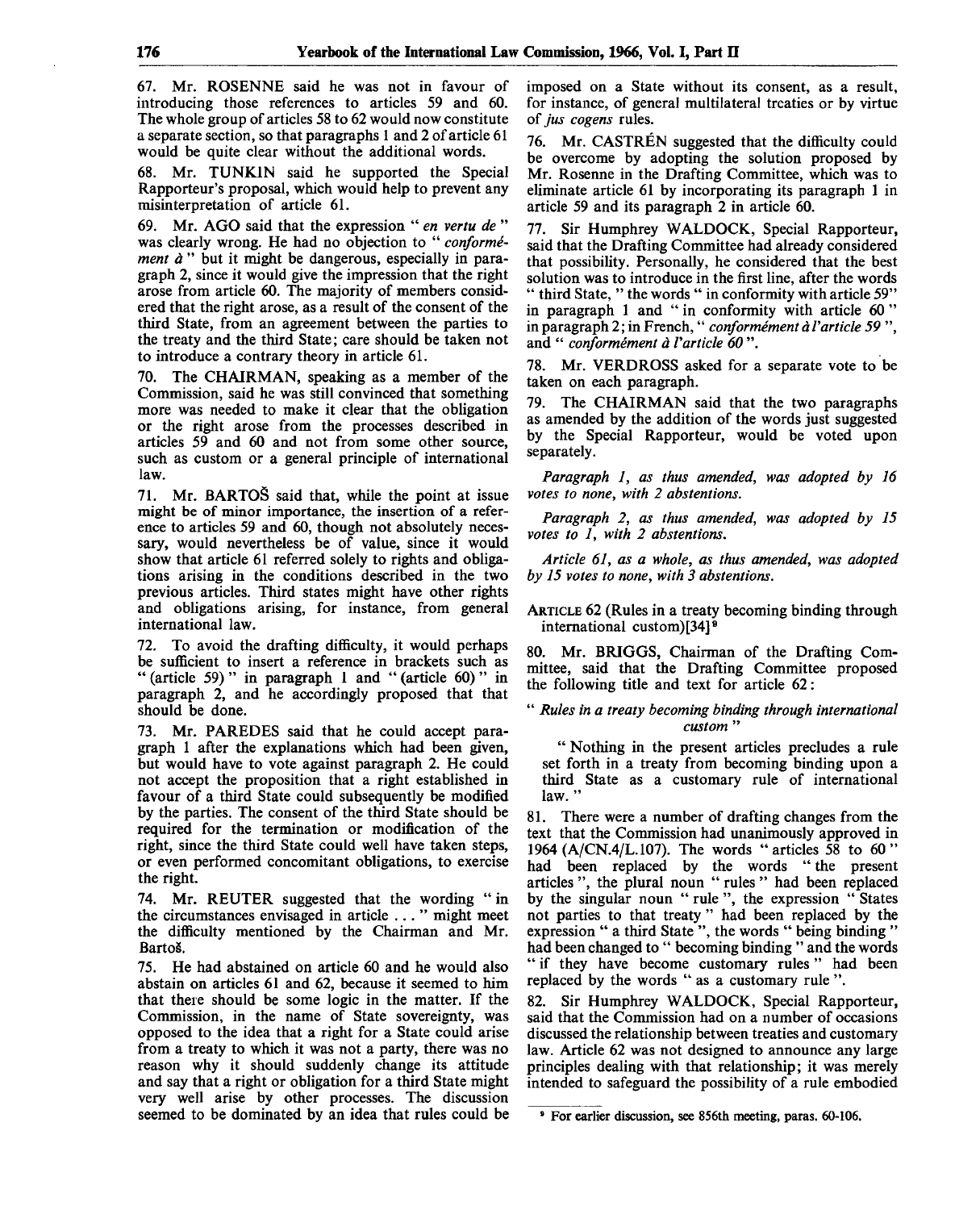in a treaty becoming in fact binding on a third State in a manner quite different from that set forth in articles 59 and 60. The intention was to refer to the familiar phenomenon of a treaty rule developing into a rule of customary international law.

83. Mr. REUTER said he had had the impression, first in the Drafting Committee and then while listening to the explanations which the Special Rapporteur had just given, that the meaning of article 62 was fairly clear. It should be noted, however, that in that article the expression " third State " referred to third States in relation to the treaty and not to third States in relation to custom or in relation to the process of the formation of custom. The Commission was not deciding whether the customary rule could become binding on States which had not participated in its formation or whether it bound only States which had manifested their consent to its formation. The very fact that it was unwilling to decide that question—although it had not hesitated to take a decision when a right or an obligation based on a treaty had been involved—was in itself rather interesting.

84. Mr. VERDROSS said that he approved of the idea on which article 62 was based, but thought it was not clearly expressed. It was not correct to say that a rule could become binding "as a customary rule of international law ". What was meant was that that rule became binding if it changed into a customary rule of international law.

85. Mr. BARTOS said he had misgivings similar to those of the two previous speakers. Article 62 dealt with the case in which treaty rules were transformed into rules of customary law. It could, of course, be said that the treaty rule had been the source of the custom; for instance, the Nuremberg Tribunal had noted in its verdict that certain provisions of certain treaties were binding on all States, not as contractual rules but because they had passed into the universal custom of international law.

86. The principle stated in article 62 was correct, but it went beyond the scope of the draft; once the treaty rule had changed into a customary rule, the binding character of the rule was no longer governed by the law of treaties. The case dealt with in article 62 concerned neither the formation of treaties nor their effects—since the effect considered was that of custom nor the termination of the treaty, since the treaty remained in force as such. What happened was merely that the rules of the treaty coincided with rules of a different kind. Treaty and custom then had parallel effect; the treaty was binding on States which were parties to it, and custom had binding force for all States, but its force did not derive from the fact that it had first been proclaimed as a treaty rule. The Commission was drafting a convention on the law of treaties, not on the sources of international law; if it wished to deal with custom, it should also study all the other sources mentioned in the Statute of the International Court of Justice.

87. In article 62, the Commission noted that the formation of custom might be based on treaty practice. The fact that the treaty rule had changed into a customary

rule had given it binding force for all States, whether they were parties to the treaty or not. The States parties to the treaty were doubly bound, while the others were bound only by custom. But the position of the States parties to the treaty had also changed, since they could no longer terminate their obligation; even if they could terminate the treaty, they remained bound by the provisions which had become custom. The other States were bound only from the moment of the change and, after that moment, all States were bound in the same way.

88. If a rule of *jus cogens* emerged, with which a treaty was in conflict, that treaty must be amended or terminated, but that was a different case.

89. In the case referred to by article 62, once the transformation into custom had occurred, the treaty did not lose its effect, but that effect assumed another character. Article 62 dealt with a question of general public international law and, in his view, it should therefore be removed from a draft on the law of treaties.

90. Mr. TUNKIN said that there had been no intention on the part of the Commission in 1964, or of the Drafting Committee and the Commission at the present session, to go into the question of substance of the relationship between treaty law and customary law. Article 62 contained a useful safeguard; it stated that a rule embodied in a treaty could become binding on a third State by custom. The provisions of article 62 did not enter into the problem of the creation of customary rules of international law.

91. Many examples could be given of a treaty rule gradually extending its sphere of application by custom and becoming accepted as a customary rule by States not parties to the treaty. There was of course no suggestion that a rule embodied in a treaty adopted, say, by onehalf of the States forming the international community, could automatically become a rule of customary international law. The intention was to refer to such rules as that which had outlawed aggressive war; that rule had been laid down in the Pact of Paris of 1928, the Briand-Kellogg Pact, but had gradually become a customary rule of international law for States not parties to that treaty and had been recognized as such by the Nuremberg Tribunal.

92. Mr. TSURUOKA said he understood the meaning of the article to be that the fact that a rule had been stated in a treaty did not prevent that rule from becoming a customary rule of international law. As Mr. Tunkin had noted, the term " customary rule of international law" covered all kinds of rules of customary international law. Perhaps that idea would be expressed more clearly if the words " upon a third State " were deleted; they seemed quite unnecessary, since the Commission was not trying to emphasize the distinction between customary rules and treaty rules.

93. Mr. TABIBI asked the Special Rapporteur whether there was any real need to include in the draft articles a provision on the lines of article 62.

94. Sir Humphrey WALDOCK, Special Rapporteur, replied that the Commission had considered that question in 1964<sup>10</sup> and had arrived at the conclusion

<sup>10</sup> See *Yearbook of the International Law Commission, 1964,* vol. I, 740th meeting, paras. 39-83, and 754th meeting, paras. 89-99.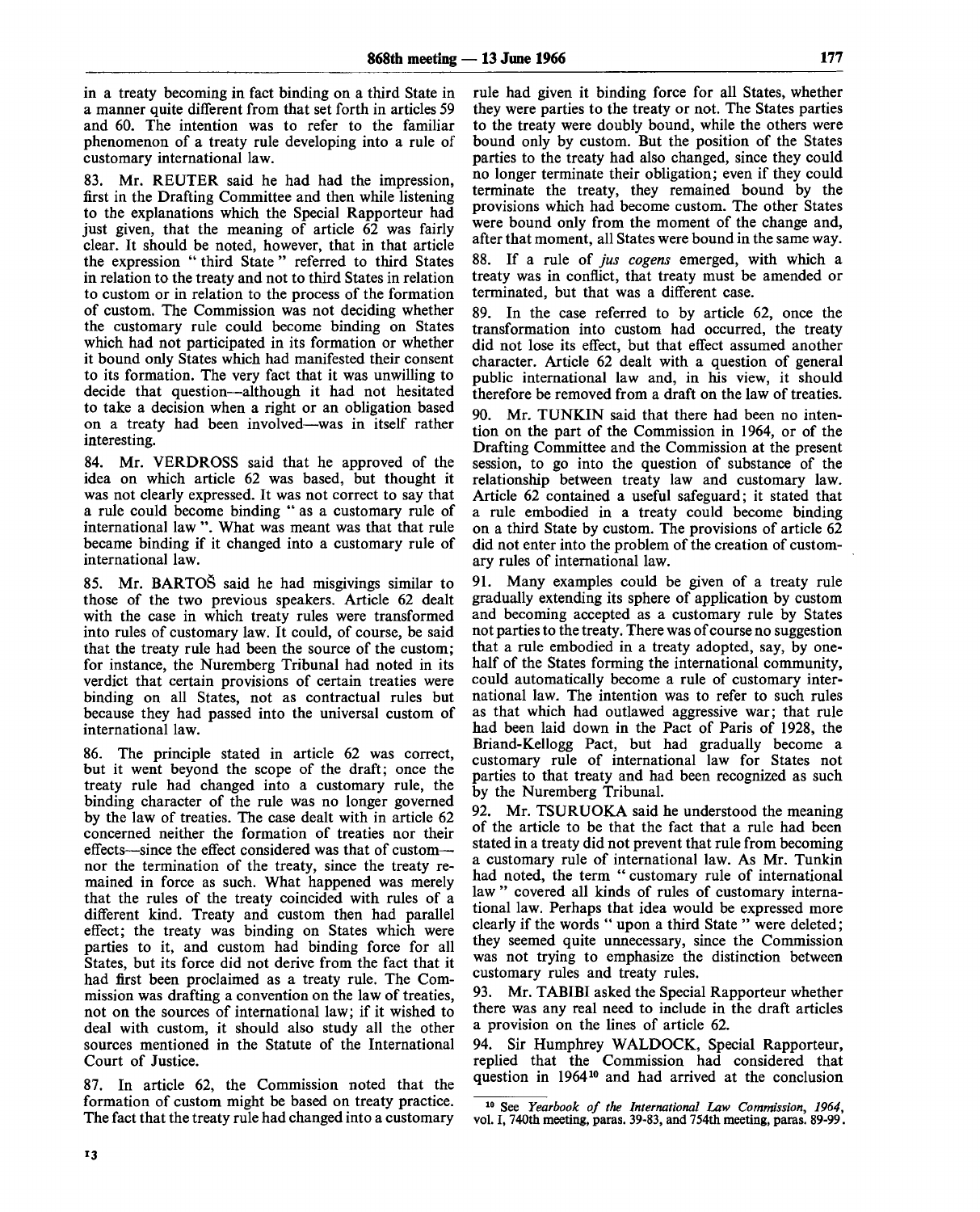that, bearing in mind the provisions of articles 58 to 61, a reserving clause on the lines of article 62 should be included. His own view was that such a clause was desirable in order to avoid any possibility of articles 58 and 59 being misconstrued as suggesting that a third State could dispute the binding character of a customary rule that had emerged from a treaty to which it was not a party.

95. Mr. ROSENNE said he shared the Special Rapporteur's view that article 62 served a useful purpose as a general negative reservation and should be retained. However, he was concerned at the risk of possible duplication with the provisions of article 30 *(bis),* which dealt with the possibility that an obligation embodied in a treaty which had been invalidated, denounced or terminated might be also binding under some other rule of international law. If a State ceased to be a party to a treaty under any of the provisions of part II of the draft articles, it would become a third State and the provisions of article 62 would be applicable. If articles 30 *(bis)* and 62 remained separate articles, it would be desirable to bring their wording into line.

96. The CHAIRMAN, speaking as a member of the Commission, said he thought article 62 stated a correct idea and contained a useful reservation. Nevertheless, as the specific reference to articles 58 to 60, which had been included in the text adopted in 1964, had been replaced by a broader reference to " the present articles "—that was to say all the articles in the draft it might perhaps be well to widen the reservation by adopting Mr. Tsuruoka's suggestion. If a provision of a treaty became a customary rule, the treaty itself might disappear as an instrument, but the rule remained binding on all States, including the parties. In that way, article 62 would become even more useful.

97. Mr. JIMENEZ de ARECHAGA said he favoured the Drafting Committee's text, with its reference to a " third State ". Article 62 was a survival from the Special Rapporteur's proposal on objective regimes, as explained in paragraph (3) of the 1964 commentary.<sup>11</sup>

98. Mr. TUNKIN said he was not in favour of Mr. Tsuruoka's suggestion for the deletion of the reference to the " third State " since it would make the provisions of article 62 much too general.

99. Mr. de LUNA said that article 30 *(bis)* dealt only with the parties to the treaty and not with third States. Moreover, it referred to other rules of international law, and not merely to customary rules, and covered in addition the case of a treaty rule embodying a general principle of law.

100. Article 30 *(bis)* dealt with the case in which a treaty contained provisions which were declaratory of pre-existing customary international law, whereas article 62 dealt only with the case in which a treaty rule subsequently became a norm of customary international law. Since article 30 *(bis)* did not deal with the third State, it might be desirable to amend the provisions of article 62 so as to cover not only the case of a treaty clause which subsequently became a rule of customary international law, but also that of treaty clauses which

were declaratory of pre-existing customary international law.

101. Mr. AMADO said he welcomed Mr. de Luna's statement. He himself had been uncertain whether, in using the expression " as a customary rule of international law " the article referred only to the case in which the rules of a treaty became customary rules or whether it also referred to the case in which pre-existing customary rules were embodied in a treaty. The present text was not clear on that point, but it was important that it should be, because of the different interpretations that might be placed on it. For example, mention had been made of objective regimes, and the Special Rapporteur had rejected the idea that the scope of article 62 might be extended to such regimes.

102. If the words " upon a third State " were deleted, the Commission would be stating a rule which was already applied in general international law and it would not be necessary to state it in the draft. The purpose of article 62 was to complete what was said jn the preceding articles concerning the law of treaties jn relation to third States.

103. Unless further explanations were given, he was willing to vote for the text as it stood, since he thought it referred both to a customary rule which had existed when the treaty was concluded, and to a customary rule which had derived from the treaty.

104. The CHAIRMAN, speaking as a member of the Commission, said it might be better to restore the specific reference to articles 58 to 60.

105. Sir Humphrey WALDOCK, Special Rapporteur, said he was opposed to Mr. Tsuruoka's suggestion, because it would be inconsistent with the Commission's decision not to enter into the general question of the relationship between treaty law and customary law. The Commission should confine the provisions of article 62 to a negative reservation. For that purpose, it could either revert to the 1964 text or adopt the text proposed by the Drafting Committee, replacing the opening words " Nothing in the present articles " by a reference to specific articles.

106. Mr. ROSENNE said that the appropriate reference in that case would be to articles 58 to 61.

107. Mr. TSURUOKA said that the purpose of his suggestion had been merely to have it stated in the text that a treaty rule which became a customary rule became binding on all States, both parties to the treaty and third States. The suggestion would lose its point if the reference to articles 58 to 61 were restored.

108. Mr. de LUNA said that his suggestion would fill a gap in the text of article 62, which did not deal with the case where a treaty contained clauses that were declaratory of customary international law and as such were binding on a third State.

109. Sir Humphrey WALDOCK, Special Rapporteur, said that, rather than adopt that suggestion, he would prefer to revert to the 1964 text which spoke of treaty rules " being binding " upon a third State " if they have become customary rules of international law ".

110. Mr. TUNKIN said that the Drafting Committee's text was more precise than the 1964 text and he therefore

<sup>11</sup>  *Op. cit.,* vol. II, p. 185.